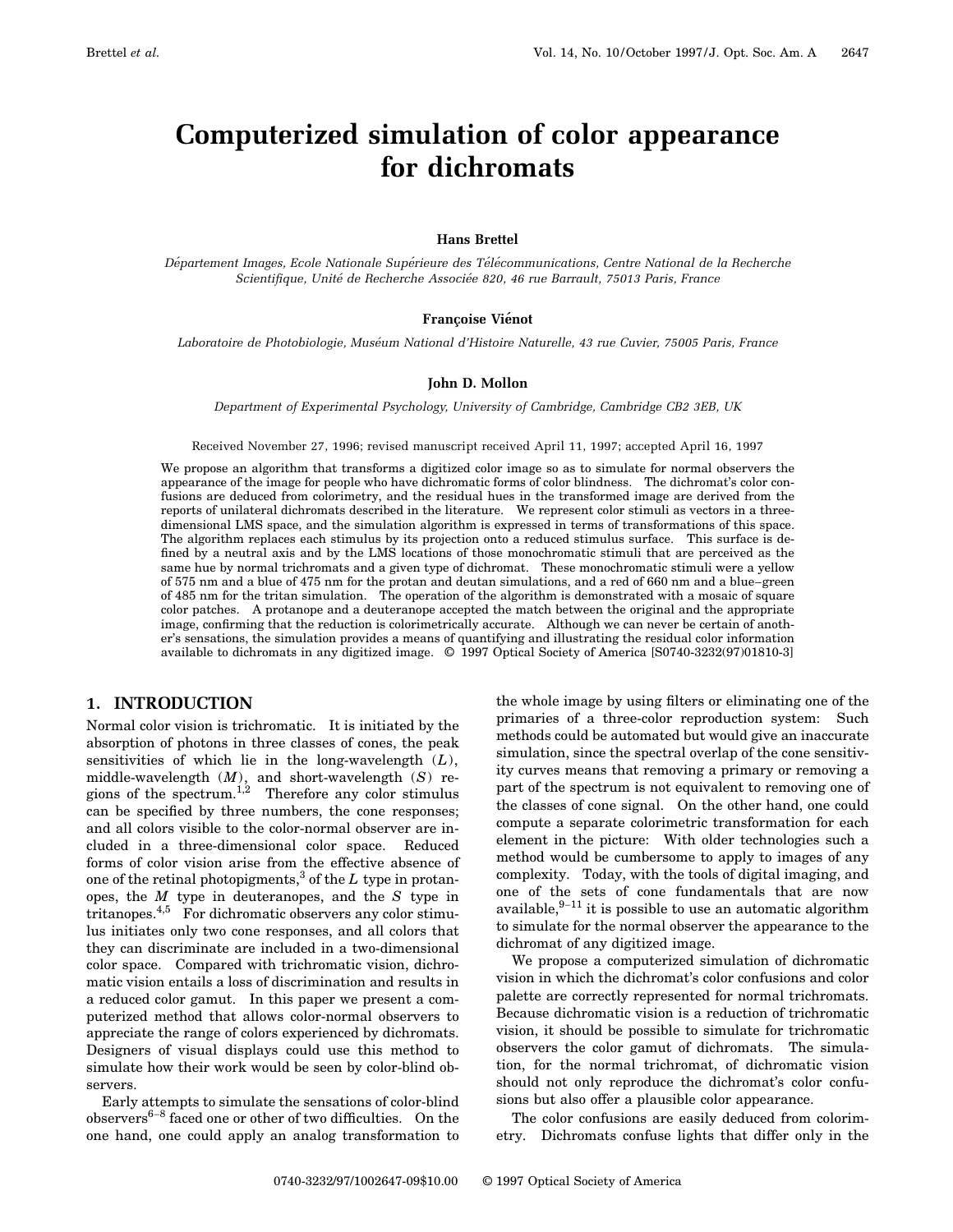excitation of the missing class of cones and can discriminate colors only on the basis of the responses of the two remaining cone types. In other words, one of the three colorimetric components that are required to specify a color stimulus in terms of the *L*-, *M*-, and *S*-cone spectral responses is physiologically undetermined for a dichromat.

As the dichromat does not see any change in the physiologically undetermined component, its value can be deliberately chosen so as to imitate for the normal observer the appearance of colors for the dichromat. To this end, we make use of the color percepts of dichromats as reported in the literature. On the basis of these reports, we make several assumptions concerning the hues that appear the same to dichromatic and to normal observers. These common hues define the color stimuli that remain invariant through the color-space transformations of our simulation. First, we assume that neutrals for normals are perceived as neutrals for dichromats.<sup>12</sup> Accordingly, no neutral stimuli are to be changed by the simulation. Second, we infer from reports on unilateral inherited color vision deficiencies that a stimulus of 575 nm is perceived as the same yellow, and a stimulus of 475 nm as the same blue, by trichromats as by protanopes and deuteranopes.<sup>12,13</sup> Third, drawing upon a case of unilateral acquired tritanopia, we assume that the corresponding two hues for a tritanope are a red with a dominant wavelength of 660 nm and a blue–green with a dominant wavelength of approximately 485 nm.<sup>14</sup>

Taken together, these studies on the color perception of dichromats define the algorithm by which we determine the replacement value of the physiologically ineffective LMS component. In a preliminary paper, we have illustrated the application of this algorithm to a natural scene of flowers.<sup>15</sup> Here we describe our algorithm in detail, and we demonstrate the application of the algorithm to a mosaic of randomly chosen color patches.

### **2. METHODS**

To make our algorithm explicit, we represent color stimuli as vectors in a three-dimensional LMS space in which the orthogonal axes *L*, *M*, and *S* represent the quantum catch for each of the three classes of cones. Such a representation allows the simulation algorithm to be expressed entirely in terms of LMS color-space transformations.

#### **A. Cone Fundamentals and LMS Color Space**

The LMS vector components  $(L_q, M_q, S_q)$  of any given color stimulus **Q** are obtained from the spectral power distribution of the stimulus,  $\varphi_Q(\lambda)$  (in radiometric units), and three spectral weighting functions  $\overline{l}(\lambda)$ ,  $\overline{m}(\lambda)$ , and  $\overline{s}(\lambda)$  by numerical integration over the wavelengths  $\lambda$  of the visible spectral range:

$$
L_Q = k \int \varphi_Q(\lambda) \overline{l}(\lambda) d\lambda,
$$
  

$$
M_Q = k \int \varphi_Q(\lambda) \overline{m}(\lambda) d\lambda,
$$

$$
S_Q = k \int \varphi_Q(\lambda) \overline{s}(\lambda) d\lambda.
$$
 (1)

The spectral weighting functions  $\bar{l}(\lambda)$ ,  $\bar{m}(\lambda)$ , and  $\bar{s}(\lambda)$ correspond to the action spectra of the three types of cone pigments as measured at the entrance of the eye. We used the cone fundamentals proposed by Stockman *et al.*<sup>11</sup> in order to obtain  $\overline{l}(\lambda)$ ,  $\overline{m}(\lambda)$ , and  $\overline{s}(\lambda)$ ; the details of this procedure are described in Appendix A. The common scaling factor *k* was chosen such that  $L_Q + M_Q = 1$ for the White stimulus of maximum luminance obtainable on the color video monitor that we used for image presentation.

#### **B. Monitor Calibration**

We used a 20-in. color CRT monitor (Hitachi Model CM2086A3SG) driven by a computer graphics workstation (Silicon Graphics Iris Indigo with GR2-XS24 graphics board;  $3 \times 8$ -bit color specification) for image display.

We used a Bentham M300 spectroradiometer fitted with a 1200-line/mm diffraction grating (resolution: 2 nm; wavelength step: 2 nm) and a secondary source of known spectral irradiance (traceable to the National Physical Laboratory, UK), to measure the spectral power distributions  $\varphi_R(\lambda)$ ,  $\varphi_G(\lambda)$ , and  $\varphi_B(\lambda)$  of the red, green, and blue CRT primaries at the maximum intensity of each video channel. Table 1 lists the  $L_i$ , the  $M_i$ , and the  $S_i$  of the CRT primaries  $(i = R, G, B)$ , which we obtained according to Eqs. (1) from the measured spectral power distributions.

We used a Pritchard model 1980A-PL luminance meter to measure CRT luminances as a function of the digital video signal values and used these measurements to configure the computer graphics system for a linear relation between the digital pixel values and the CRT luminance for each of the *R*, *G*, and *B* video channels.

#### **C. LMS Color-Space Transformations**

According to the representation of color stimuli as tristimulus vectors, additive color mixing on a color monitor can be written as

$$
\mathbf{Q} = R_Q \mathbf{P}_R + G_Q \mathbf{P}_G + B_Q \mathbf{P}_B, \qquad (2)
$$

where the vectors  $P_R$ ,  $P_G$ , and  $P_B$  represent the three CRT primaries at maximum intensity. The coefficients  $R_Q$ ,  $G_Q$ , and  $B_Q$  are weighting factors (ranging from 0 to 1) that determine the relative contribution of each pri-

| Table 1. LMS Tristimulus Values for the Red,    |
|-------------------------------------------------|
| Green, and Blue Primaries and Nominal White for |
| the Hitachi Model CM2086A3SG Monitor with the   |
| Respective Pixel Values at Maximum <sup>a</sup> |

|                | $i = R$          | $i = G$          | $i = B$          | $i = W$          |
|----------------|------------------|------------------|------------------|------------------|
| $L_i$<br>$M_i$ | 0.1992<br>0.0353 | 0.4112<br>0.2226 | 0.0742<br>0.0574 | 0.6846<br>0.3153 |
| $S_i$          | 0.0185           | 0.1231           | 1.3550           | 1.4966           |

<sup>*a*</sup>The  $L_i$ ,  $M_i$ , and  $S_i$  values were obtained according to Eqs. (1) from spectroradiometric measurements.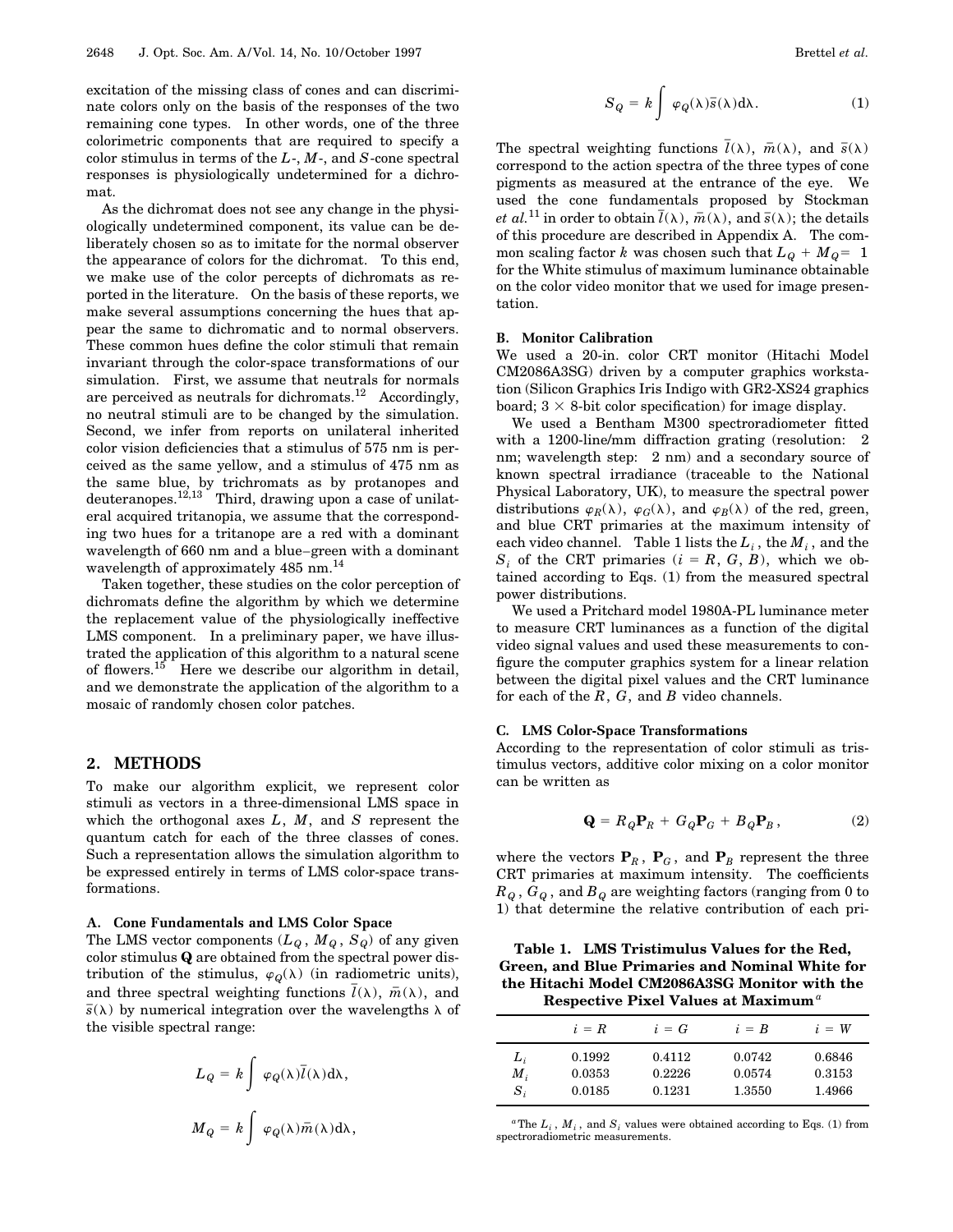mary to the generated color stimulus **Q**. In terms of their LMS tristimulus values, **Q** and the three  $P_i$  are expressed as

$$
\mathbf{Q} = \begin{pmatrix} L_Q \\ M_Q \\ S_Q \end{pmatrix}, \qquad \mathbf{P}_i = \begin{pmatrix} L_i \\ M_i \\ S_i \end{pmatrix} \qquad (i = R, G, B). \tag{3}
$$

With the use of this representation, Eq. (2) becomes in matrix notation

$$
\begin{pmatrix} L_Q \\ M_Q \\ S_Q \end{pmatrix} = \begin{bmatrix} L_R & L_G & L_B \\ M_R & M_G & M_B \\ S_R & S_G & S_B \end{bmatrix} \begin{pmatrix} R_Q \\ G_Q \\ B_Q \end{pmatrix}.
$$
 (4)  

$$
\overline{Q}
$$

The elements of the matrix **T**  $(L_i, M_i,$  and  $S_i$  for *i*  $R, G, B$  are the LMS tristimulus values of the CRT primaries as given in Table 1. The inverse of Eq. (4),

$$
\mathbf{V} = \mathbf{T}^{-1} \mathbf{Q},\tag{5}
$$

allows one to compute the pixel values  $R_Q$ ,  $G_Q$ , and  $B_Q$ for a color stimulus that is specified by  $L_q$ ,  $M_q$ , and  $S_q$ . The practical application of our algorithm to digitized images required three consecutive transformation steps for each pixel: (1) to compute the LMS specification **Q** from the original pixel values  $V$  by means of Eq. (4); (2) to apply the simulation algorithm  $(Q \rightarrow Q')$ , which is described in the following subsection; and (3) to compute the resulting pixel values according to Eq. (5),  $V' = T^{-1}Q'$ .

## **D. Geometric Representation of the Algorithm**

Figure 1 shows a geometric representation of the algorithm. The orthogonal axes *L*, *M*, and *S* represent the light action on each of the three classes of cones, which have their maximal absorbance in the long-, middle-, and short-wavelength range of the visible spectrum, respectively.

The limits of the parallelepiped define the gamut of color stimuli that could be obtained on the video monitor used for the simulation. **W** represents the nominal White stimulus obtained with Red, Green, and Blue video channel signals at maximum. **E** represents the brightest possible metamer of an equal-energy stimulus on this monitor. We have selected a metamer of the equalenergy stimulus **E** as the neutral color. *OE* represents the neutral stimuli for dichromats as well as for normal trichromatic observers.

All stimuli that are perceived as neutral by dichromatic and normal trichromatic neutrally adapted observers lie between the origin **O** of the LMS space and the stimulus **E**. The neutral axis *OE* divides the surface of reduced stimuli into two half-planes, each of which is anchored on a point specifying an invariant hue for a given type of dichromat. The intersection of the surface of reduced stimuli with the parallelepiped representing the colors achievable on a CRT consists of two wings characteristic of protanopia and deuteranopia or two wings characteristic of tritanopia. The wings from *OE* toward the 475-nm and 575-nm locations represent the reduced stimuli surface for protanopic and deuteranopic stimulation [Fig.



Fig. 1. Geometric representation of the algorithm to simulate dichromatic vision. The axes L, M, and S represent the quantum catch for each of the three classes of cones. The limits of the parallelepiped define the gamut of color stimuli that could be obtained on the video monitor used for the simulation. **W** represents the nominal White stimulus obtained with Red, Green, and Blue video channel signals at maximum. **E** represents the brightest possible metamer of an equal-energy stimulus on this monitor. The line *OE* represents the neutral stimuli for dichromats as well as for normal trichromatic observers. (a) The wings from *OE* toward the 475-nm and 575-nm locations represent the reduced stimuli surface for protanopic and deuteranopic simulation; (b) the wings from *OE* toward 485 nm and 660 nm represent the reduced stimuli surface for tritanopic simulation. The simulation algorithm consists in replacing the physiologically undetermined component by the corresponding values on the respective reduced stimuli surface. This is illustrated for a given color stimulus  $\mathbf{Q}$ , which is replaced by  $\mathbf{Q}'_p$  for the protanope, by  $\mathbf{Q}'_d$  for the deuteranope, and by  $\mathbf{Q}'_t$  for the tritanope.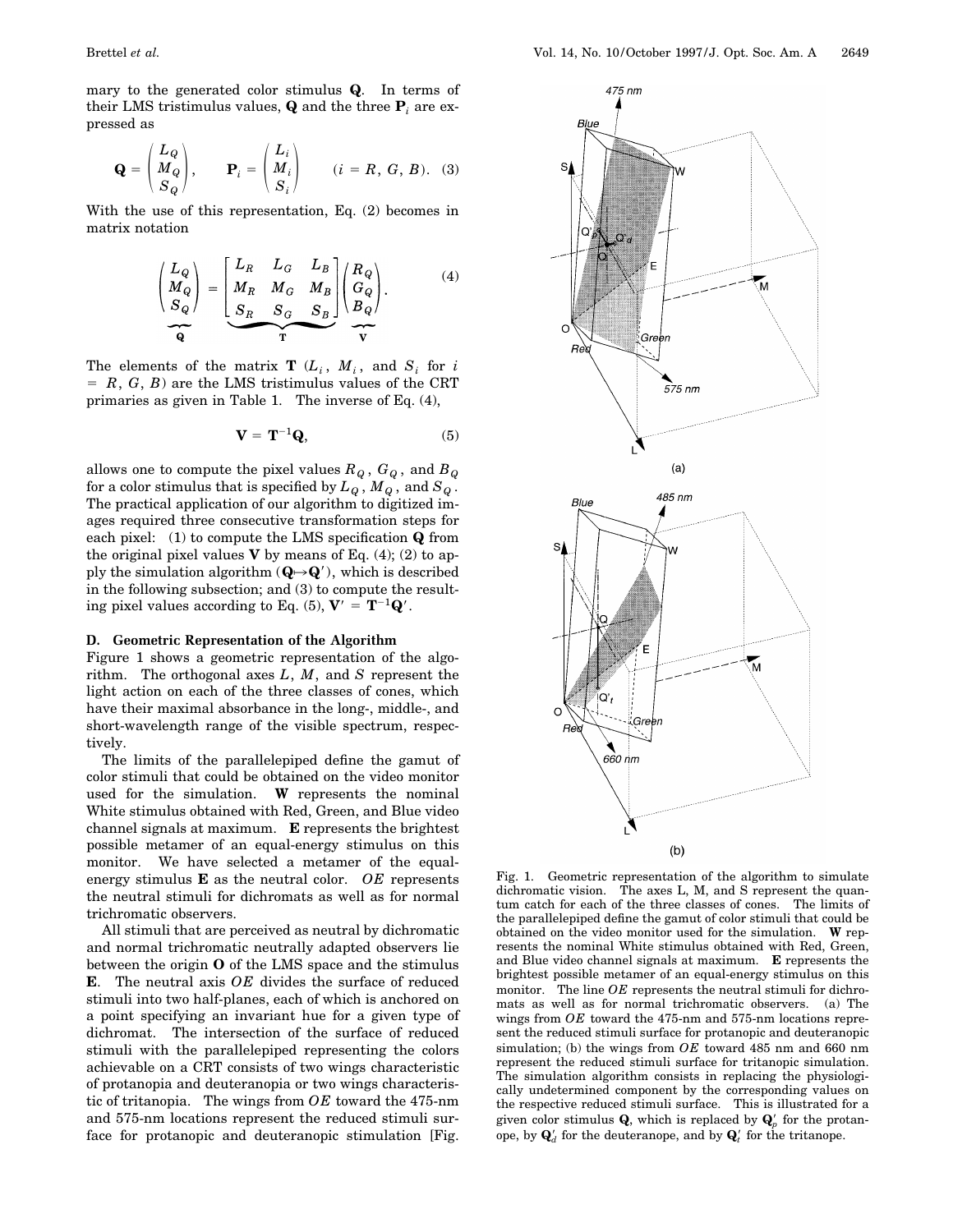1(a)], and the wings from *OE* toward 485 nm and 660 nm represent the reduced stimuli surface for tritanopic simulation [Fig. 1(b)]. Given a stimulus **Q** by its LMS specification, the algorithm replaces the undetermined component for a dichromat by the value corresponding to the projection of **Q** onto the wing, parallel to the direction of the missing fundamental axis.

With the use of vector algebra, the equation for any stimulus  $Q'$  on a plane defined by the stimuli **E**, the monochromatic anchor stimulus **A**, and the origin **O** reads as

$$
(\mathbf{E} \times \mathbf{A})\mathbf{Q}' = 0, \tag{6}
$$

since the vector  $\mathbf{Q}'$  is always orthogonal to the normal vector  $(\mathbf{E} \times \mathbf{A})$  of the plane. For given **E**  $=(L_E, M_E, S_E)$  and  $\mathbf{A}=(L_A, M_A, S_A)$ , this is a linear equation of the coordinates  $L_{Q'}$ ,  $M_{Q'}$ , and  $S_{Q'}$  of stimulus  $Q$ :

$$
aL_{Q'} + bM_{Q'} + cS_{Q'} = 0, \qquad (7)
$$

with

$$
a = M_E S_A - S_E M_A,
$$
  
\n
$$
b = S_E L_A - L_E S_A,
$$
  
\n
$$
c = L_E M_A - M_E L_A.
$$
\n(8)

Equation (7) with Eqs. (8) allows one to determine the replacement value of the physiologically ineffective LMS component. Thus the simulation algorithm  $(\mathbf{Q} \mapsto \mathbf{Q}')$ explicitly reads as, for the protanopic simulation,

$$
L_{Q'} = -(bM_Q + cS_Q)/a,
$$
  
\n
$$
M_{Q'} = M_Q,
$$
  
\n
$$
S_{Q'} = S_Q,
$$
\n(9)

for the deuteranopic simulation,

$$
L_{Q'} = L_Q,
$$
  
\n
$$
M_{Q'} = -(aL_Q + cS_Q)/b,
$$
  
\n
$$
S_{Q'} = S_Q;
$$
\n(10)

and for the tritanopic simulation,

$$
L_{Q'} = L_Q,
$$
  
\n
$$
M_{Q'} = M_Q,
$$
  
\n
$$
S_{Q'} = -(aL_Q + bM_Q)/c.
$$
\n(11)

As the two wings intersect at an angle along the neutral axis *OE*, the choice of the wing onto which a given stimulus **Q** is projected depends on the position of **Q** in relation to the neutral axis *OE*. The rules for this projection are shown below:

where the wavelength  $\lambda_A$  indicates the monochromatic anchor stimulus of the wing onto which **Q** is projected.

Figure 2 shows how the simulation is limited by the gamut of colors on the video monitor. All CRT colors are included in a parallelepiped in the LMS colorimetric space. If we project, parallel to one fundamental axis, the total volume of CRT colors onto a half-plane including the achromatic axis *OE*, we draw a polygon, and a part of the projection lies exterior to the shaded wings. The three parts of Fig. 2 show this type of parallel projection for each of the three forms of dichromatic vision: projection along the L axis as for the protanopic simulation [Fig. 2(a)], along the M axis as for the deuteranopic simulation [Fig. 2(b)], and along the S axis as for the tritanopic simulation [Fig.  $2(c)$ ]. We have overcome the gamut limitation by starting the transformation with an image consisting of a subset of the colors obtainable in the RGB space of the monitor.

The original image data for the mosaic of square color patches [Fig. 3(a)] were obtained computationally by means of a pseudo-random-number generator under the constraint that all three projections onto the reduced stimuli surfaces were inside the gamut of the video monitor (represented as shaded wings in Figs. 1 and 2).

The original image and one of the simulated versions, each of which subtended 8 deg  $\times$  8 deg, were presented simultaneously on a 40-deg  $\times$  32-deg uniform neutral background (37 cd/m2 , chromaticity of **E**). Dichromatic observers viewed the images  $(30 \text{-} \text{cd/m}^2)$  average luminance) at a distance of 0.5 m, and their task was to comment on any noticeable difference.

## **E. Observers**

Color-deficient subjects were classified on the basis of their performances on a battery of standard tests that included the Ishihara plates, the Panel D15, the desaturated D15, the Farnsworth–Munsell 100-hue, and matches with the Nagel anomaloscope. Two dichromatic subjects, GA and KBS, were selected to participate in all verification procedures. GA and KBS accepted matches in the whole red–green range with the Nagel anomaloscope. For the protanope GA, settings of the brightness of the yellow field ranged from 30 when the Nagel red– green mixture was set at 0 to 3.5 when the mixture field was set at 73; for the deuteranope KBS, the corresponding values were 14 and 16.5 (a red–green mixture setting of 0 represents pure green, whereas 73 corresponds to pure red). A tritanopic subject was not available.

## **3. RESULTS**

Figure 3 presents our simulation of the reduced color gamut seen by each class of dichromat, after transformation of each pixel of the original mosaic image. The simulation of protanopic [Fig. 3(b)] and deuteranopic [Fig. 3(c)] vision is presented with the same hues: a blue and a yel-

| protanopic simulation: if $S_Q/M_Q \leq S_E/M_E$ , then $\lambda_A = 575$ nm; else $\lambda_A = 475$ nm; |  |                                                                                            |  |
|----------------------------------------------------------------------------------------------------------|--|--------------------------------------------------------------------------------------------|--|
| deuteranopic simulation: if $S_Q/L_Q < S_E/L_E$ , then $\lambda_A = 575$ nm; else $\lambda_A = 475$ nm;  |  |                                                                                            |  |
| tritanopic simulation:                                                                                   |  | if $M_{Q}/L_{Q} < M_{E}/L_{E}$ , then $\lambda_{A} = 660$ nm; else $\lambda_{A} = 485$ nm, |  |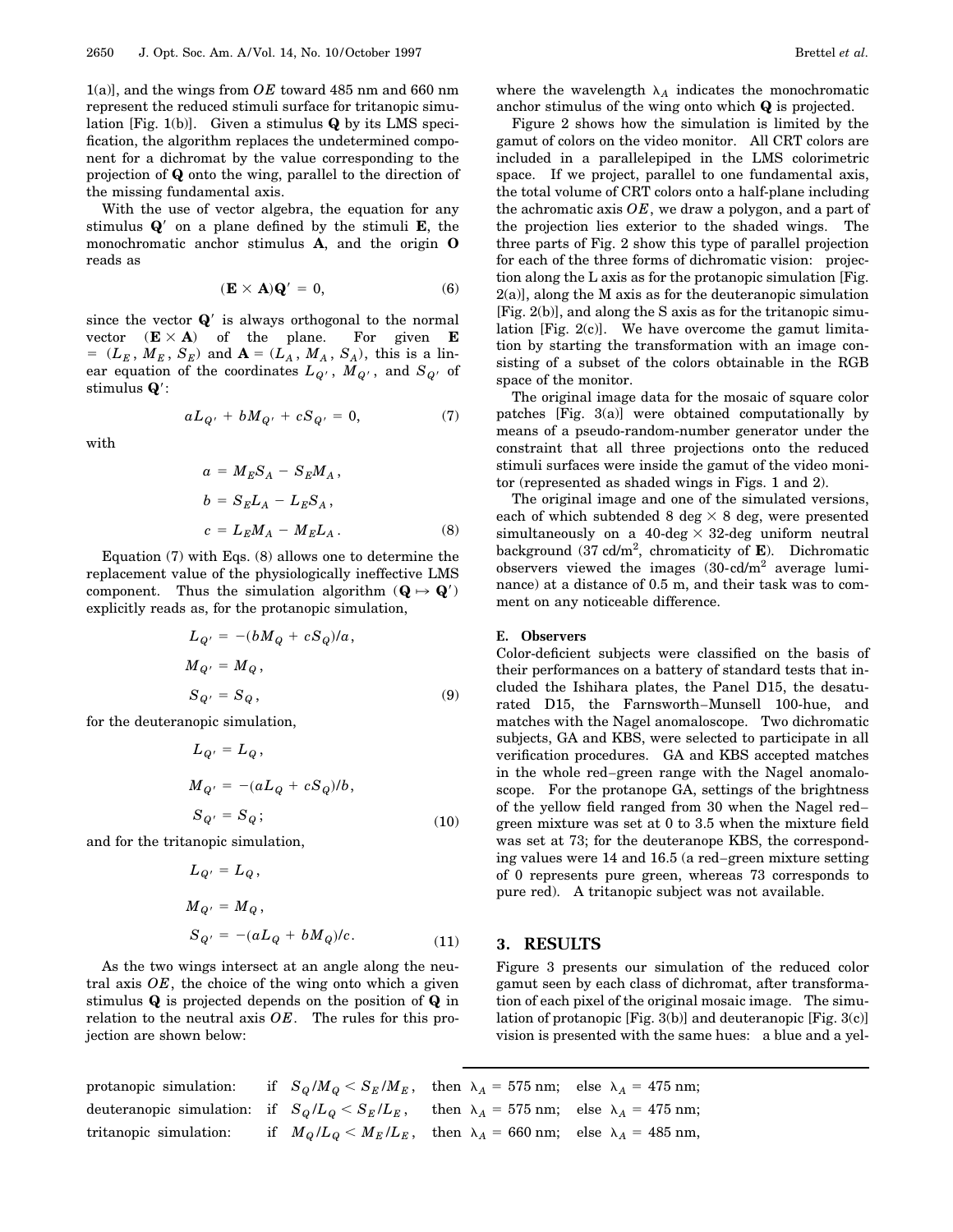



Fig. 2. Parallel projections of the video monitor gamut limits and reduced stimuli surfaces along (a) the L axis as for the protanopic simulation, (b) the M axis as for the deuteranopic simulation, and (c) the S axis as for the tritanopic simulation. The shaded wings in (a) and (b) go toward 475 nm and 575 nm, and the wings in (c) go toward 485 nm and 660 nm.

low. Differences in lightness are clearly visible. The small elements that appear red to the normal observer are dark for the protanope and light for the deuteranope. Differences in saturation are also visible. More saturated blue elements are present in the protanope simulation, and more saturated yellow elements are present in the deuteranope simulation.

Figure 3 also shows that two elements that appear purplish red and orange–red to a normal observer may appear, respectively, bluish and yellowish to a deuteranope. Consider, for example, the pink and orange–red elements

in line 6, columns 5 and 6 of the normal mosaic; their counterparts in the deuteranopic mosaic are bluish and yellowish and more obviously different [Figs. 3(a) and 3(c)]. The pink element is close in color to the flower of Pelargonium zonale, which the deuteranope John Dalton judged "sky-blue" by daylight.<sup>16,17</sup> Dalton himself remarks: "Red and scarlet form a genus with me totally different from pink. My idea of red I obtain from vermilion, minium, sealing wax, wafers, a soldier's uniform, etc.''

The protanope GA and the deuteranope KBS each ac-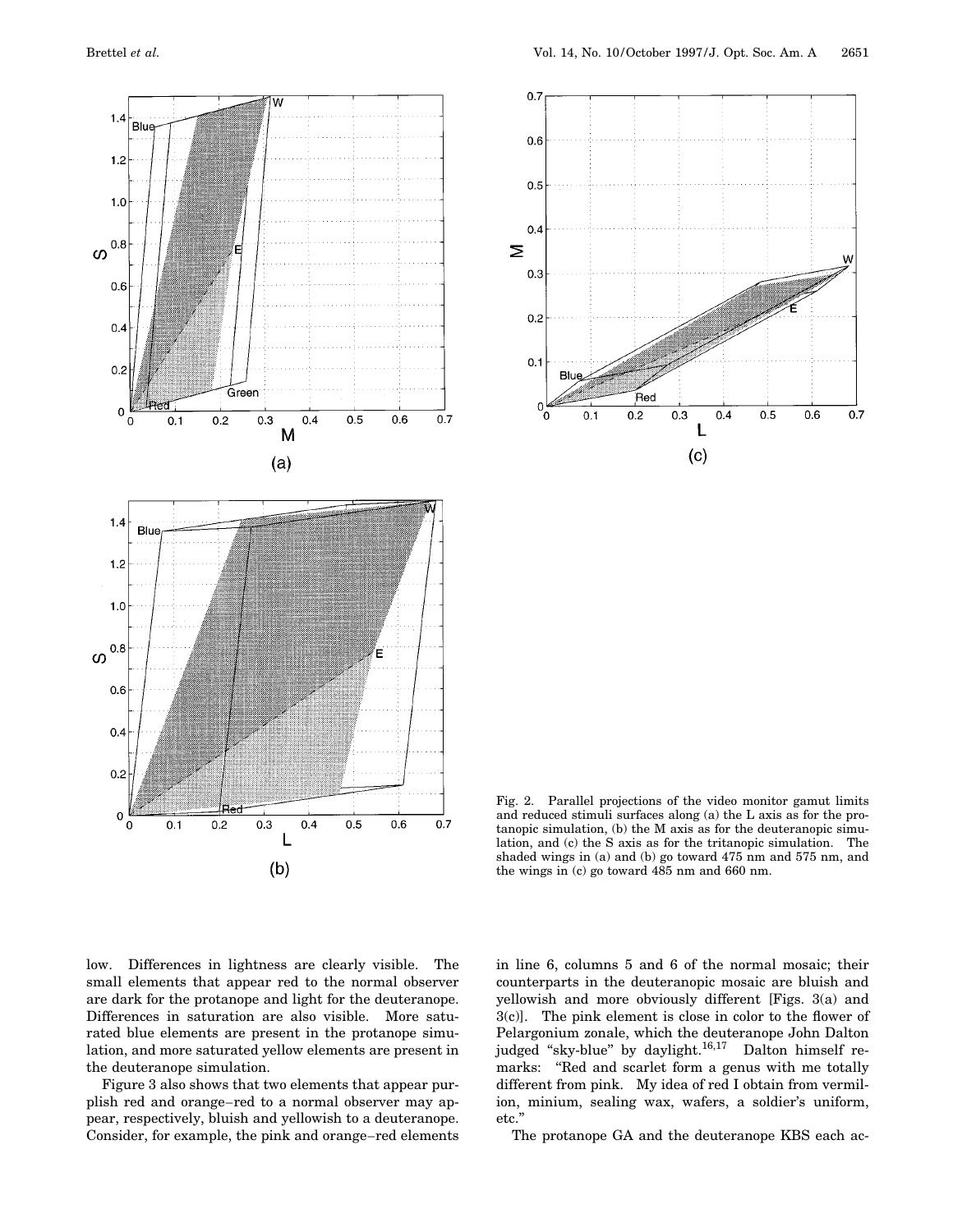cepted the match between the original image and the transformation corresponding to his respective deficiency and could discriminate between the original and the other transformations. Careful inspection of every square of the mosaics paired for his deficiency did not help each observer in discriminating between the original and the simulated image.

# **4. DISCUSSION**

# **A. Advantage of LMS Colorimetry**

Contrary to the CIE *XYZ* specification, which hides the relationships among the cone responses, the LMS specification, which decorrelates cone responses, is a very powerful colorimetric tool. In the case of the protan simulation, for example, it would not be enough to change the CIE *X* component, for any change in *X* affects both longand middle-wavelength cones. Rather, we can derive a secure algorithm from a three-dimensional vector space whose orthogonal ordinates correspond to the LMS signals.<sup>18,19</sup>

## **B. Color Appearance**

As the simulation is based on color confusions exhibited by dichromats, the latter should not notice any difference between the original image and the simulated image corresponding to their deficiency. Indeed, a protanope and a deuteranope were satisfied with the matches between the transformed image and the original image presented on the calibrated monitor screen used at the laboratory. The responses of dichromats are expected from classical measurements of dichromatic color matching<sup>20</sup> and validate our colorimetric transformation. However, for any given image, there are an infinite number of alternative reductions that are metameric images for a particular type of dichromat. Only one of these reductions correctly demonstrates the color gamut enjoyed by dichromats. To



Fig. 3. Reproduction of the video monitor display demonstrating the application of the simulation algorithm to a mosaic of randomly chosen color patches. Part (a) is the original, and simulations are given of how (a) is seen by (b) a protanope, (c) a deuteranope, and (d) a tritanope. (A colorimetrically exact reproduction of the video display cannot be guaranteed in the printed version.)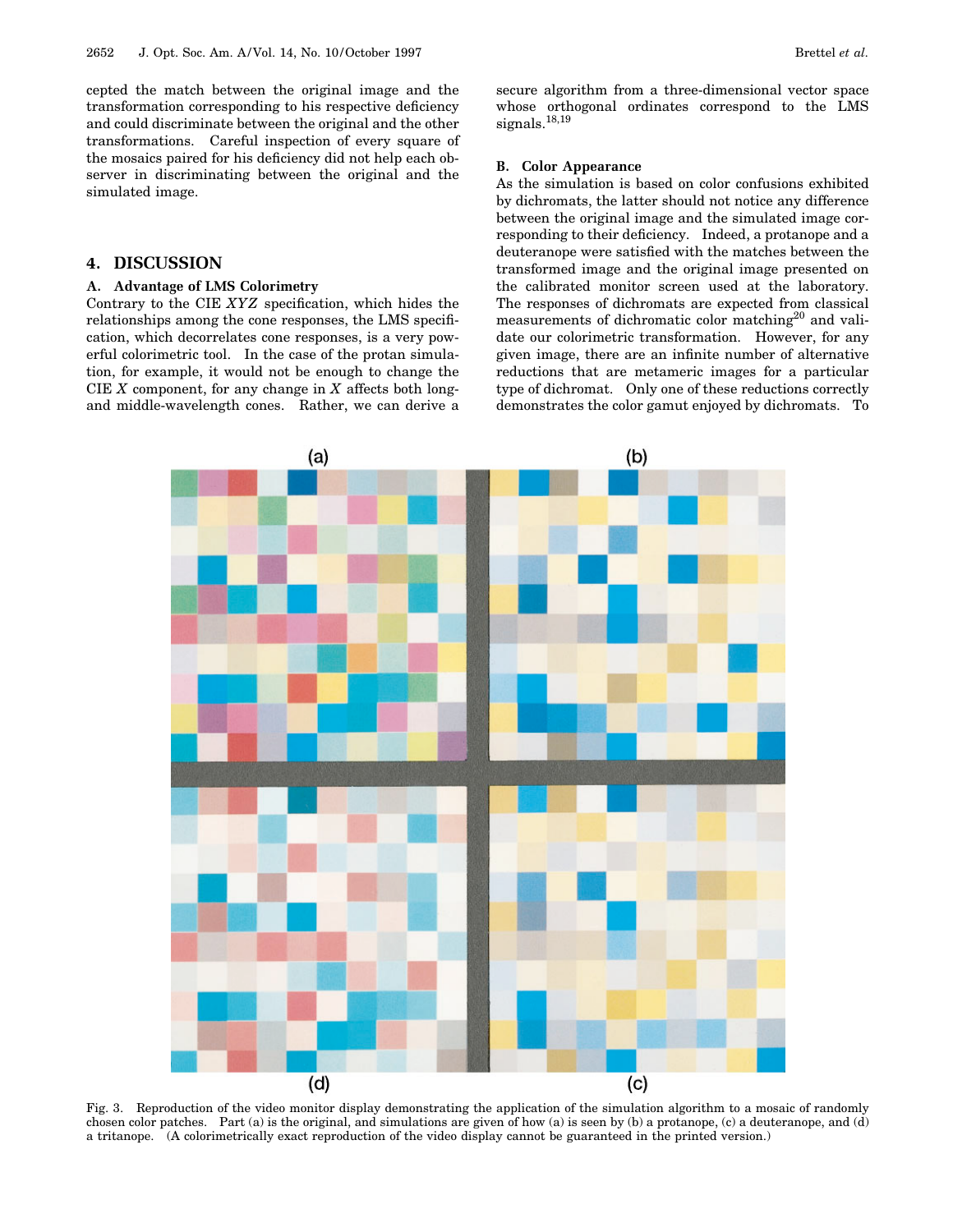which extent does the final result demonstrate to the color-normal observer the color vision of the dichromats? We have followed unilateral dichromacy to select the wavelengths at which to anchor the reduced stimuli planes. Our choice lies in the range reported in analyses of hue matching or of color matching<sup>12,13</sup> by unilateral dichromats.

But we would make cautionary comments. First, the genetic basis for unilateral inherited dichromacy is not well understood. In the case of females, such observers could be interpreted as manifesting heterozygotes, whose normal *X* chromosome happened to be inactivated by lyonisation in all the cones of one eye, $^{21}$  but such an explanation would not be applicable to males. In fact, there are few cases of unilateral dichromacy in which the good eye is convincingly normal: Often the Ishihara test is failed with the good eye. $^{22}$ 

A second and interesting problem in relying on unilateral dichromats is that the brain is plastic and seeks to minimize discrepancies between its inputs, as has been classically observed when the input to one eye is optically distorted, $^{23}$  such a process may minimize the discrepancies between the sensations evoked by the two eyes of the unilaterally color blind.24,25

A third cautionary comment concerns our implicit assumption that for a particular type of dichromat only one color subsystem is affected. Even though this assumption appears reasonable on the basis of the genetic explanation of dichromacy, there is also some evidence to the contrary. Chapanis<sup>26</sup> found the colors of red–green dichromats to be less saturated across the whole spectrum, and more recently, Regan *et al.*<sup>27</sup> reported that protanopes and deuteranopes, as a population, had significantly higher tritan thresholds than normal trichromats.

## **C. Abney Effect**

An ancillary advantage of our choice of hues to simulate the dichromat's reduced sensation is that the Abney effect is minimized. The Abney effect, in which a variation of chromatic purity results in a hue shift, is absent for a particular yellow and a particular bluish purple. $28,29$  At 575-nm dominant wavelength, as in our protan and deutan simulations, there would be hardly any hue change as the purity of the stimulus changes. At 475 nm and 485 nm, the Abney effect, though present, remains small, within the gamut of chromaticities achievable by color mixture on a video screen. In fact, the unique hue locus is curved, but mainly when it approaches the spectral locus.30 Accordingly, stimuli within a reduced stimulus plane look uniform in hue to a color-normal observer, as we assume that they look to a dichromat. The choice of 660 nm for the tritanope does not have the advantage of minimizing the Abney effect, but our first concern was to be consistent with a well-studied case of unilateral tritanopia.<sup>14</sup>

Actually, if we shift the wavelength at which the reduced stimulus plane is anchored, from 575 nm to 570 nm for instance, the single hue sensation for the normal observer disappears. This hue breakdown is manifest with natural images in which many spatial frequencies are included. $31$  A possible explanation of this phenomenon

might be that the size of the Abney effect depends not only on the dominant wavelength but also on spatial frequency.<sup>32</sup>

## **D. Contrast**

Finally, beyond the geometric justification, it is worth wondering whether the fact that the projection algorithm required the limitation of the original image colors to a subset of CRT colors implies that a dichromat will see, in the case of a small range of chromaticities, colors that correspond to a more extended color gamut than that for normal observers. Such a phenomenon is unexpected.

#### **E. Polymorphism of Dichromatic and Normal Vision**

Since dichromats of a given type are known to vary slightly in their spectral sensitivity, we might expect them to vary in their willingness to accept a match between the original image and the appropriate reduction. Moreover, polymorphism of visual pigments has been demonstrated within the color-normal population as well as within classes of dichromats, $33-38$  and the available fundamentals represent only an average observer. In a recent study using the electroretinogram, Neitz *et al.*<sup>39</sup> have found four distinctly different spectral sensitivities of the L- and M-cone pigments among 12 dichromatic observers. The M-cone pigment in seven of eight protanopes had a spectral peak of 530 nm, and the pigment of the eighth had a peak at 537 nm. The peak sensitivity of the L-cone pigment was at 558 nm in two of four deuteranopes and at 563 nm in the other two. The 5–7-nm shifts within each class of cone pigments were accounted for by having alanine or serine at site 180 of the amino-acid sequence of the pigment molecule.<sup>39</sup> The serine/alanine polymorphism has been shown earlier to be responsible for variations in color matching among color-normal observers.34 Of course, refinements of our algorithm could simulate alternative forms of, say, deuteranopia for alternative types of normal observers.

# **5. CONCLUSION**

The availability of computer-controlled color displays has allowed us to develop an algorithm to simulate for normal observers how the dichromat perceives a complex colored scene. Although one can never know for certain the quality of another's sensations, our simulation allows us to quantify the range of residual color information available to dichromats in any digitized image.

# **APPENDIX A: CONE FUNDAMENTALS**

The computational procedure to obtain the spectral cone contribution functions  $\bar{l}(\lambda)$ ,  $\bar{m}(\lambda)$ , and  $\bar{s}(\lambda)$  for Eqs. (1) was as follows: We used the values of columns 5–7 of Table 8 in Stockman *et al.*<sup>11</sup> as  $c5(\lambda)$ ,  $c6(\lambda)$ , and  $c7(\lambda)$ :

$$
l'(\lambda) = 0.68273 \times 10^{c5(\lambda)},
$$
  
\n
$$
m'(\lambda) = 0.35235 \times 10^{c6(\lambda)},
$$
  
\n
$$
s'(\lambda) = 1.00000 \times 10^{c7(\lambda)}.
$$
 (A1)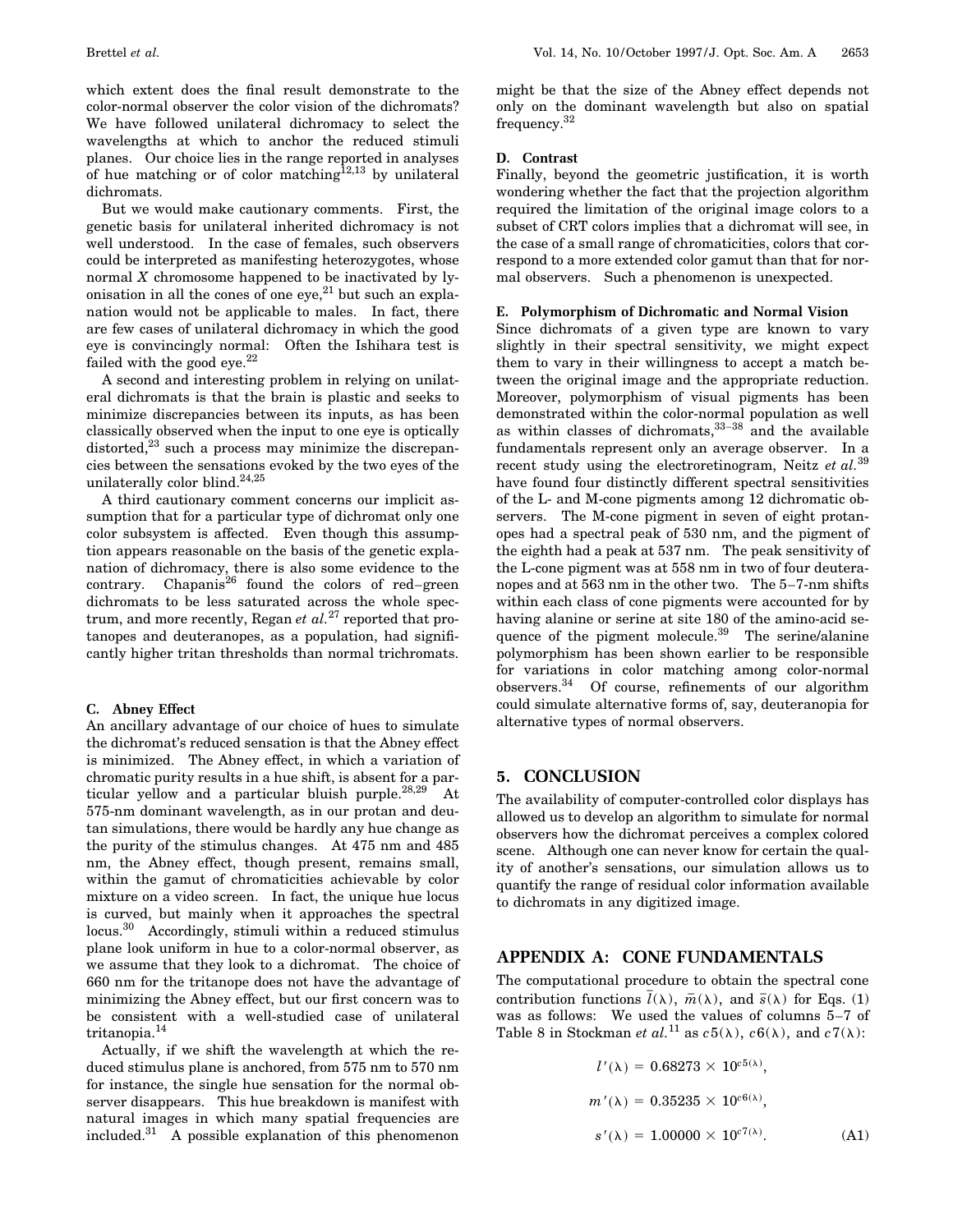These are 2-deg cone fundamentals derived from the color-matching functions of the  $CIE_{1964}$  supplementary standard colorimetric observer. The weighting factors 0.68273 and 0.35235 in Eqs. (A1) are those indicated in Ref. 11 in order to obtain an approximation to the CIE modified  $V_{\lambda}$  function  $V_M(\lambda)$  by adding  $l'(\lambda)$  to  $m'(\lambda)$ . The use of these weighting factors allows for convenient scaling:

$$
\overline{l}(\lambda) = l'(\lambda) / \sum_{\lambda} [l'(\lambda) + m'(\lambda)],
$$

$$
\overline{m}(\lambda) = m'(\lambda) / \sum_{\lambda} [l'(\lambda) + m'(\lambda)],
$$

$$
\overline{s}(\lambda) = s'(\lambda) / \sum_{\lambda} s'(\lambda),
$$
(A2)

with the result that the nominal equal-energy stimulus then has  $L + M = 1$  and  $S = 1$ .

# **ACKNOWLEDGMENTS**

We thank S. Pefferkorn, L. Ott, A. Ben M'Barek, and A. Hanson for their help with the calibration of the video display, and the two reviewers for their helpful comments and suggestions. This research was supported by a NATO Collaborative Research Grant and through a EUROMET agreement with the National Physical Laboratory, UK.

The corresponding author, Hans Brettel, can be reached by fax: 33-1-4581-3794 and by e-mail: brettel@enst.fr.

# **REFERENCES AND NOTES**

- 1. W. A. H. Rushton, ''Chemical basis of colour vision and colour blindness,'' Nature (London) **206**, 1087–1091 (1965).
- 2. H. J. A. Dartnall, J. K. Bowmaker, and J. D. Mollon, ''Human visual pigments; microspectrophotometric results from the eyes of seven persons,'' Proc. R. Soc. London, Ser. B **220**, 115–130 (1983).
- 3. J. Nathans, D. Thomas, and D. S. Hogness, ''Molecular genetics of human color vision: the genes encoding blue, green and red pigments,'' Science **232**, 193–202 (1986).
- 4. J. D. Mollon, J. K. Bowmaker, H. J. A. Dartnall, and A. C. Bird, ''Microspectrophotometric and psychophysical results for the same deuteranopic observer,''in *Colour Vision Deficiencies VII*, G. Verriest, ed. (Junk, The Hague, 1984), pp. 303–310.
- 5. J. Nathans, T. P. Piantanida, R. L. Eddy, T. B. Shows, and D. S. Hogness, ''Molecular genetics of inherited variation in human color vision,'' Science **232**, 203–210 (1986).
- 6. Lord Rayleigh, *Report of Committee on Colour-Vision* (The Royal Society, London, 1890).
- 7. C. Ladd-Franklin, *Colour and Colour Theories* (Kegan Paul, London, 1932).
- 8. R. M. Evans, *An Introduction to Color* (Wiley, New York, 1948).
- 9. V. C. Smith and J. Pokorny, ''Spectral sensitivity of the foveal cone pigments between 400 and 500 nm,'' Vision Res. **15**, 161–171 (1975).
- 10. J. J. Vos, O. Estévez, and P. L. Walraven, "Improved colour fundamentals offer a new view on photometric additivity,'' Vision Res. **30**, 937–943 (1990).
- 11. A. Stockman, D. I. A. MacLeod, and N. E. Johnson, ''Spectral sensitivities of the human cones,'' J. Opt. Soc. Am. A **10**, 2491–2521 (1993).
- 12. D. B. Judd, "Color perceptions of deuteranopic and protan-

opic observers,'' J. Res. Natl. Bur. Stand. **41**, 247–271 (1948).

- 13. K. H. Ruddock, "Psychophysics of inherited colour vision deficiencies,'' in *Inherited and Acquired Colour Vision Deficiencies: Fundamental Aspects and Clinical Studies*, D. H. Foster, ed., Vol. 7 of Vision and Visual Dysfunction (Macmillan, London, 1991), pp. 4–37.
- M. Alpern, K. Kitahara, and D. H. Krantz, "Perception of colour in unilateral tritanopia,'' J. Physiol. (London) **335**, 683–697 (1983).
- 15. F. Vienot, H. Brettel, L. Ott, A. Ben M'Barek, and J. D. Mollon, ''What do colour-blind people see?'' Nature (London) **376**, 127–128 (1995).
- 16. D. M. Hunt, K. S. Dulai, J. K. Bowmaker, and J. D. Mollon, ''The chemistry of John Dalton's color blindness,'' Science **267**, 984–988 (1995).
- 17. J. D. Mollon, K. S. Dulai, and D. M. Hunt, ''Dalton's colour blindness: an essay in molecular biography,'' in *John Dalton's Colour Vision Legacy*, C. Dickinson, I. Murray, and D. Carden, eds. (Taylor & Francis, London, 1997), pp. 15–33.
- 18. D. I. A. MacLeod and R. M. Boynton, "Chromaticity diagram showing cone excitation by stimuli of equal luminance,'' J. Opt. Soc. Am. **69**, 1183–1186 (1979).
- 19. A. M. Derrington, J. Krauskopf, and P. Lennie, ''Chromatic mechanisms in lateral geniculate nucleus of macaque,'' J. Physiol. (London) **357**, 241–265 (1984).
- 20. W. D. Wright, *Researches on Normal and Defective Colour Vision* (Kimpton, London, 1946).
- 21. M. F. Lyon, ''X-chromosome inactivation and developmental patterns in mammals,'' Biol. Rev. **47**, 1–35 (1972).
- 22. E. C. de Vries-de Mol and L. N. Went, ''Unilateral colour vision disturbance. A family study,'' Clin. Genet. **2**, 15–27 (1971).
- 23. R. B. Welch, *Perceptual Modification* (Academic, New York, 1979).
- 24. W. S. Stiles, "Presentation and discussion of papers 21, 25, 35 and 28,'' in *Visual Problems of Colour*, Vol. 2 (Her Majesty's Stationery Office, London, 1958), pp. 631–632.
- 25. J. D. Mollon, ''A taxonomy of tritanopias,'' Doc. Ophthalmol. Proc. Ser. **33**, 87–101 (1981).
- 26. A. Chapanis, ''Spectral saturation and its relation to colorvision defects,''J. Exp. Psychol. **34**, 24–44 (1944).
- 27. B. C. Regan, J. P. Reffin, and J. D. Mollon, ''Luminance noise and the rapid determination of discrimination ellipses in colour deficiency,'' Vision Res. **34**, 1279–1299 (1994).
- 28. W. de W. Abney, "On the change in hue of spectrum colours by dilution with white light,'' Proc. R. Soc. London **183**, 120–127 (1910).
- 29. S. M. Newhall, D. Nickerson, and D. B. Judd, "Final report of the O.S.A. subcommittee on spacing of the Munsell colors,'' J. Opt. Soc. Am. **33**, 345–418 (1943).
- 30. S. A. Burns, A. E. Elsner, J. Pokorny, and V. C. Smith, ''The Abney effect: chromaticity coordinates of unique and other constant hues,'' Vision Res. **24**, 479–489 (1984).
- 31. Another example of multiple hue sensations with only bivariant visual input signals is Edwin Land's two-primary color projections of still-life pictures, in which also many spatial frequencies were included: E. H. Land, "Experiments in color vision,'' Sci. Am. **200**, 84–94 (1959); E. H. Land, "Color vision and the natural image," Proc. Natl. Acad. Sci. USA **45**, 115–129 (1959) (Part I); **45**, 636–644 (1959) (Part II).
- 32. A. E. Elsner, S. A. Burns, and J. Pokorny, ''Changes in constant-hue loci with spatial frequency,'' Color Res. Appl. **12**, 42–49 (1987).
- 33. J. Neitz and G. H. Jacobs, "Polymorphism of the longwavelength cone in normal human colour vision,'' Nature (London) **323**, 623–625 (1986).
- 34. J. Winderickx, D. T. Lindsey, E. Sanocki, D. Y. Teller, A. G. Motulsky, and S. S. Deeb, ''Polymorphism in red photopigment underlies variation in colour matching,'' Nature (London) **356**, 431–433 (1992).
- 35. S. L. Merbs and J. Nathans, ''Absorption spectra of human cone pigments,'' Nature (London) **356**, 433–435 (1992).
- 36. M. Alpern and E. N. Pugh, Jr., ''Variation in the action